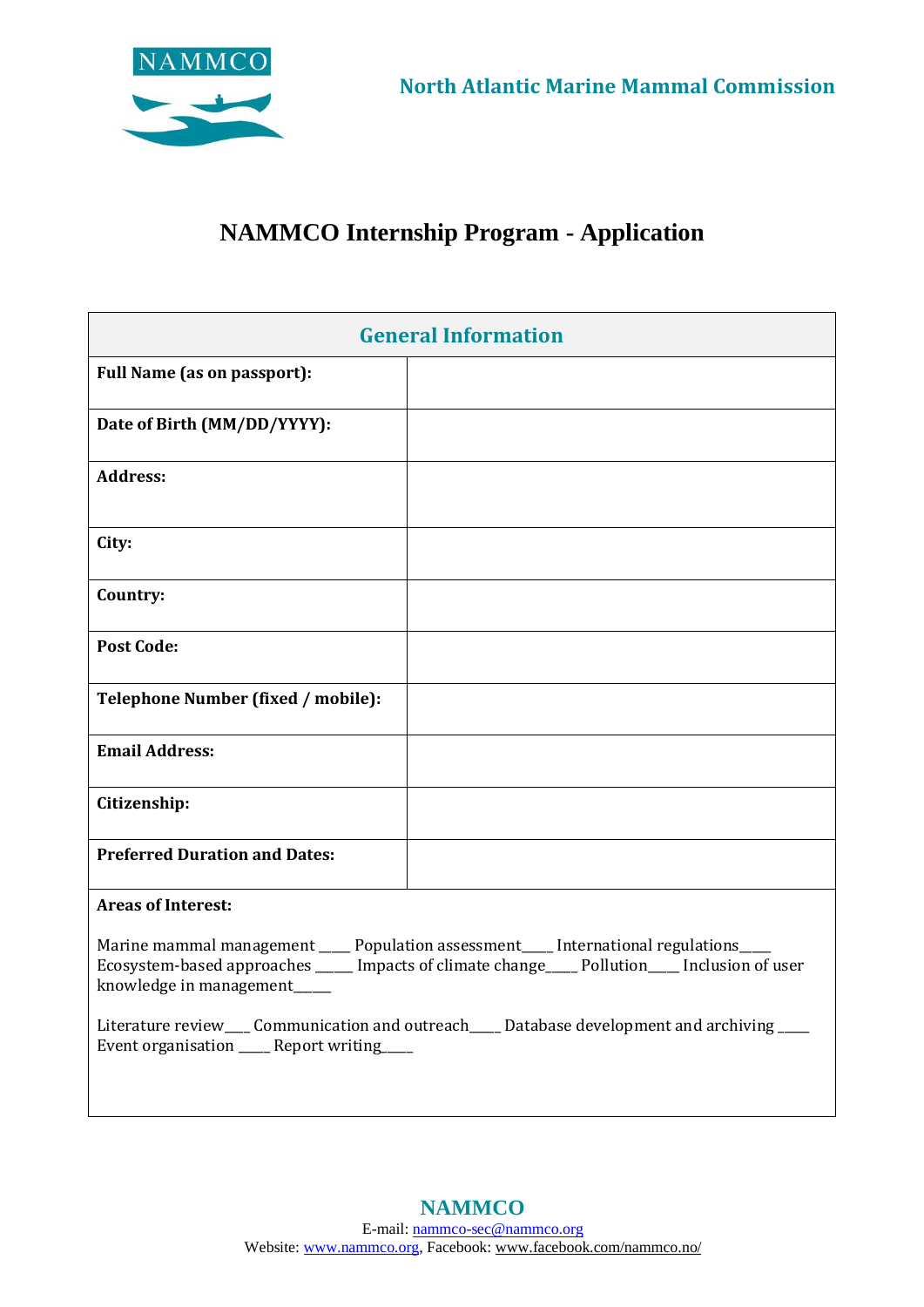

|                                                          | <b>Education</b> |
|----------------------------------------------------------|------------------|
| <b>Most Recent Institution Attended:</b>                 |                  |
| <b>Program of Study - Major/Minor:</b>                   |                  |
| <b>Higher Degrees Awarded and Date of</b><br>Completion: |                  |

| <b>Work and Volunteer Experience</b>                                                                                           |  |  |
|--------------------------------------------------------------------------------------------------------------------------------|--|--|
| Current position and/or institute:                                                                                             |  |  |
|                                                                                                                                |  |  |
| Other relevant work experience:                                                                                                |  |  |
|                                                                                                                                |  |  |
|                                                                                                                                |  |  |
|                                                                                                                                |  |  |
| Relevant volunteer experience:                                                                                                 |  |  |
|                                                                                                                                |  |  |
|                                                                                                                                |  |  |
| References: Name, Organisation, Contact Details, Relationship to you                                                           |  |  |
| 1.                                                                                                                             |  |  |
|                                                                                                                                |  |  |
| 2.                                                                                                                             |  |  |
|                                                                                                                                |  |  |
|                                                                                                                                |  |  |
| Recent theses, reports and/or publications of most relevance to the internship (maximum 3;<br>include full reference details): |  |  |
|                                                                                                                                |  |  |
|                                                                                                                                |  |  |
|                                                                                                                                |  |  |
|                                                                                                                                |  |  |
|                                                                                                                                |  |  |
|                                                                                                                                |  |  |